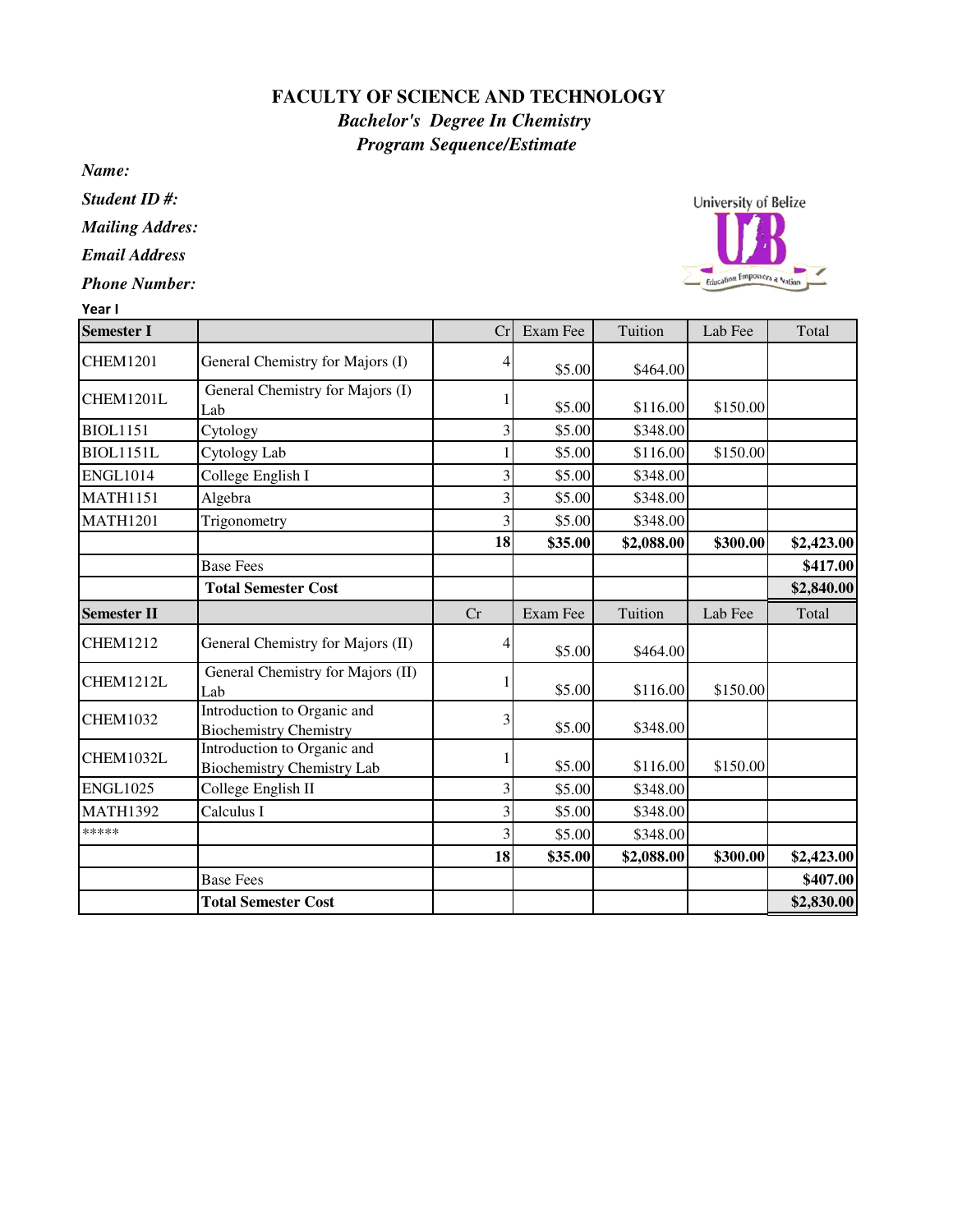| Year <sub>2</sub>  |                                            |    |          |            |          |            |
|--------------------|--------------------------------------------|----|----------|------------|----------|------------|
| <b>Semester I</b>  |                                            | Cr | Exam Fee | Tuition    | Lab Fee  | Total      |
| <b>CHEM2151</b>    | Introduction to Inorganic Chemistry        | 4  | \$5.00   | \$464.00   |          |            |
| CHEM2151L          | Introduction to Inorganic Chemistry<br>Lab |    | \$5.00   | \$116.00   | \$150.00 |            |
| <b>CHEM1252</b>    | Organic Chemistry (I)                      | 3  | \$5.00   | \$348.00   |          |            |
| CHEM1252L          | Organic Chemistry (I) Lab                  |    | \$5.00   | \$116.00   | \$150.00 |            |
| <b>PHYS 1015</b>   | <b>General Physics I</b>                   | 3  | \$5.00   | \$348.00   |          |            |
| <b>PHYS 1015L</b>  | General Physics I Lab                      |    | \$5.00   | \$116.00   | \$150.00 |            |
| *****              |                                            | 3  | \$5.00   | \$348.00   |          |            |
| *****              |                                            | 3  | \$5.00   | \$348.00   |          |            |
| *****              |                                            | 3  | \$5.00   | \$348.00   |          |            |
|                    |                                            | 22 | \$45.00  | \$2,552.00 | \$450.00 | \$3,047.00 |
|                    | <b>Base Fees</b>                           |    |          |            |          | \$417.00   |
|                    | <b>Total Semester Cost</b>                 |    |          |            |          | \$3,464.00 |
| <b>Semester II</b> |                                            | Cr | Exam Fee | Tuition    | Lab Fee  | Total      |
| <b>CHEM2201</b>    | Organic Chemistry II                       | 3  | \$5.00   | \$348.00   |          |            |
| CHEM2201L          | Organic Chemistry II Lab                   |    | \$5.00   | \$116.00   | \$150.00 |            |
| <b>PHYS1025</b>    | Physics II                                 | 3  | \$5.00   | \$348.00   |          |            |
| PHYS1025L          | Physics II Lab                             |    | \$5.00   | \$116.00   | \$150.00 |            |
| *****              |                                            | 3  | \$5.00   | \$348.00   |          |            |
| *****              |                                            | 3  | \$5.00   | \$348.00   |          |            |
| *****              |                                            | 3  | \$5.00   | \$348.00   |          |            |
| *****              |                                            | 3  | \$5.00   | \$348.00   |          |            |
|                    |                                            | 20 | \$40.00  | \$2,320.00 | \$300.00 | \$2,660.00 |
|                    | <b>Base Fees</b>                           |    |          |            |          | \$407.00   |
|                    | <b>Total Semester Cost</b>                 |    |          |            |          | \$3,067.00 |

## Year 3

| <b>Semester I</b> |                             | Cr | Exam Fee | Tuition    | Lab Fee  | Total      |
|-------------------|-----------------------------|----|----------|------------|----------|------------|
| <b>BIOL3251</b>   | <b>Biochemistry I</b>       |    | \$5.00   | \$348.00   |          |            |
| <b>BIOL3251L</b>  | Biochemistry I Lab          |    | \$5.00   | \$116.00   | \$150.00 |            |
| <b>CHEM3201</b>   | Analytical Chemistry        |    | \$5.00   | \$348.00   |          |            |
| CHEM3201L         | Analytical Chemistry Lab    |    | \$5.00   | \$116.00   | \$150.00 |            |
| <b>CHEM3401</b>   | <b>Industrial Chemistry</b> |    | \$5.00   | \$348.00   |          |            |
| <b>MATH2201</b>   | Calculus II                 |    | \$5.00   | \$348.00   |          |            |
| <b>CHEM3451</b>   | Seminar I                   |    | \$5.00   | \$116.00   |          |            |
| <b>MATH2011</b>   | <b>Biostatistics I</b>      |    | \$5.00   | \$348.00   |          |            |
|                   |                             | 18 | \$40.00  | \$2,088.00 | \$300.00 | \$2,428.00 |
|                   | <b>Base Fees</b>            |    |          |            |          | \$417.00   |
|                   | <b>Total Semester Cost</b>  |    |          |            |          | \$2,845.00 |